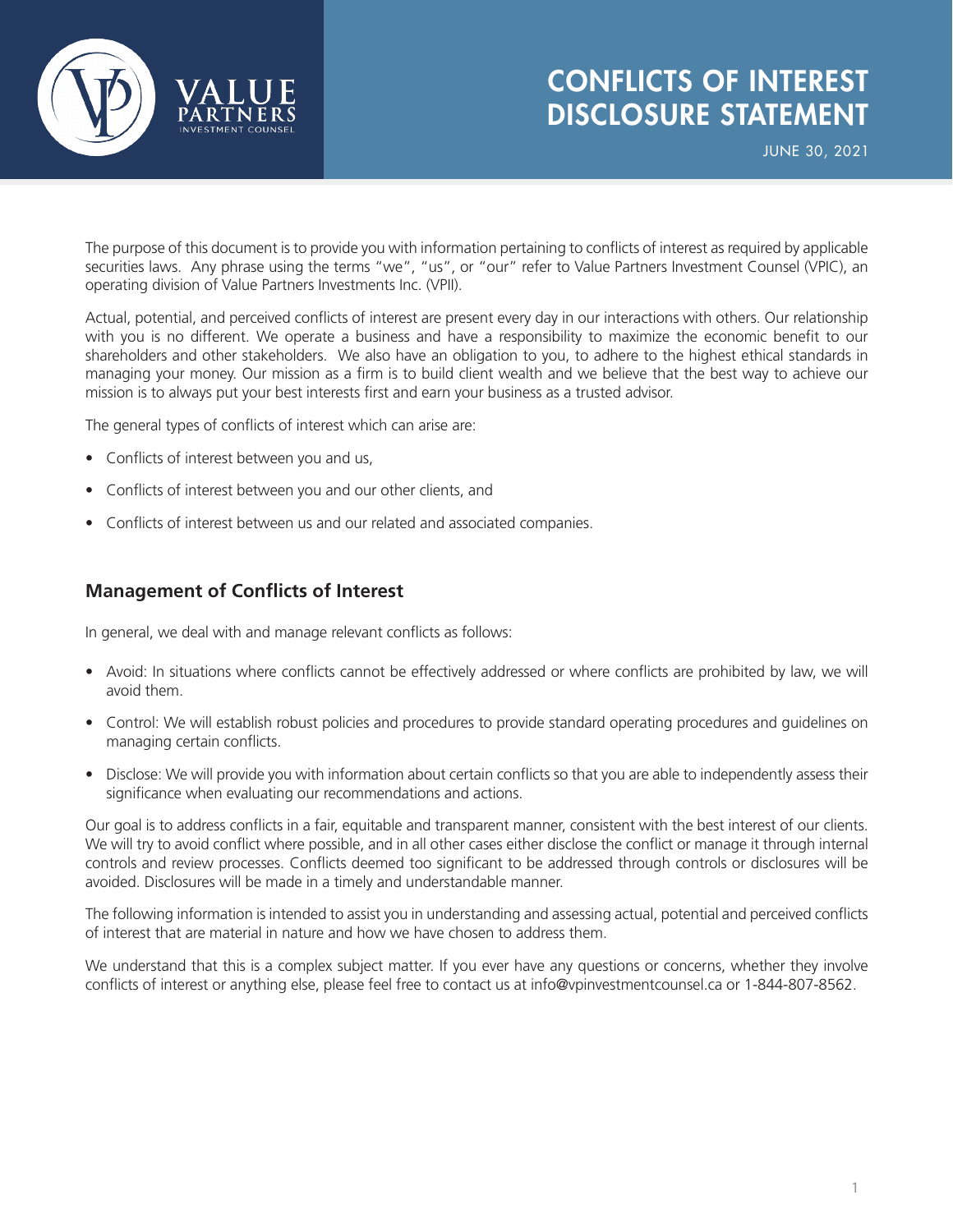

| POTENTIAL CONFLICT OF INTEREST                                                                                                                                             | <b>HOW WE ADDRESS THE CONFLICT</b>                                                                                                                                                                                                                                                                                                                                                                                                                                                                                                                                                                                                                                                                                                                                                                                                                                                                                                                  |
|----------------------------------------------------------------------------------------------------------------------------------------------------------------------------|-----------------------------------------------------------------------------------------------------------------------------------------------------------------------------------------------------------------------------------------------------------------------------------------------------------------------------------------------------------------------------------------------------------------------------------------------------------------------------------------------------------------------------------------------------------------------------------------------------------------------------------------------------------------------------------------------------------------------------------------------------------------------------------------------------------------------------------------------------------------------------------------------------------------------------------------------------|
| <b>Proprietary Products</b><br>We may recommend internally managed investment funds<br>(the 'VPI Pools') which are related issuers and considered<br>Proprietary Products. | We disclose the nature of our relationship with the VPI<br>Pools as well as any associated investment restrictions and<br>obtain your consent prior to the purchase of the VPI Pools.<br>We have several investment options available that we may<br>consider suitable for you based on your personal financial<br>circumstances. This may include a recommendation to<br>invest your account in one or more of the VPI Pools.<br>Any investment recommendation considered appropriate<br>for your account is subject to the same due diligence,<br>selection and ongoing monitoring process.<br>If our<br>recommendation is to invest in the VPI Pools, it will be<br>because we believe it to be in your best interests as the<br>most suitable option available.<br>Our employees are not compensated based on the type<br>of investments held in your account(s) and there is no<br>incentive for them to invest your account in one investment |
|                                                                                                                                                                            | option over another.                                                                                                                                                                                                                                                                                                                                                                                                                                                                                                                                                                                                                                                                                                                                                                                                                                                                                                                                |
| <b>Referral Arrangements</b>                                                                                                                                               | We have standard fee schedules and service offerings for<br>all clients so that the fees you pay and the services you                                                                                                                                                                                                                                                                                                                                                                                                                                                                                                                                                                                                                                                                                                                                                                                                                               |
| We may pay a referral fee to affiliates or third parties that<br>refer you to us.                                                                                          | receive are not impacted by the referral fee we pay to<br>referral agents.                                                                                                                                                                                                                                                                                                                                                                                                                                                                                                                                                                                                                                                                                                                                                                                                                                                                          |
| In some circumstances, these referring parties may also<br>benefit from an ownership stake in our parent company,<br>VPGI.                                                 | You receive written disclosure of the terms of the referral<br>agreement, including disclosure of any referral fee being<br>paid and the ownership stake of the referring party, if any.                                                                                                                                                                                                                                                                                                                                                                                                                                                                                                                                                                                                                                                                                                                                                            |
| <b>Related Registrants and Issuers</b><br>There is the potential for conflicts between our related<br>parties and related registrants and/or issuers.                      | We have policies in place to minimize conflicts of interest<br>and provide disclosures to clients to assist in addressing<br>conflicts of interest. Our related registrants and issuers<br>are disclosed to clients at time of account opening and<br>clients are updated when there are material changes to this<br>information.                                                                                                                                                                                                                                                                                                                                                                                                                                                                                                                                                                                                                   |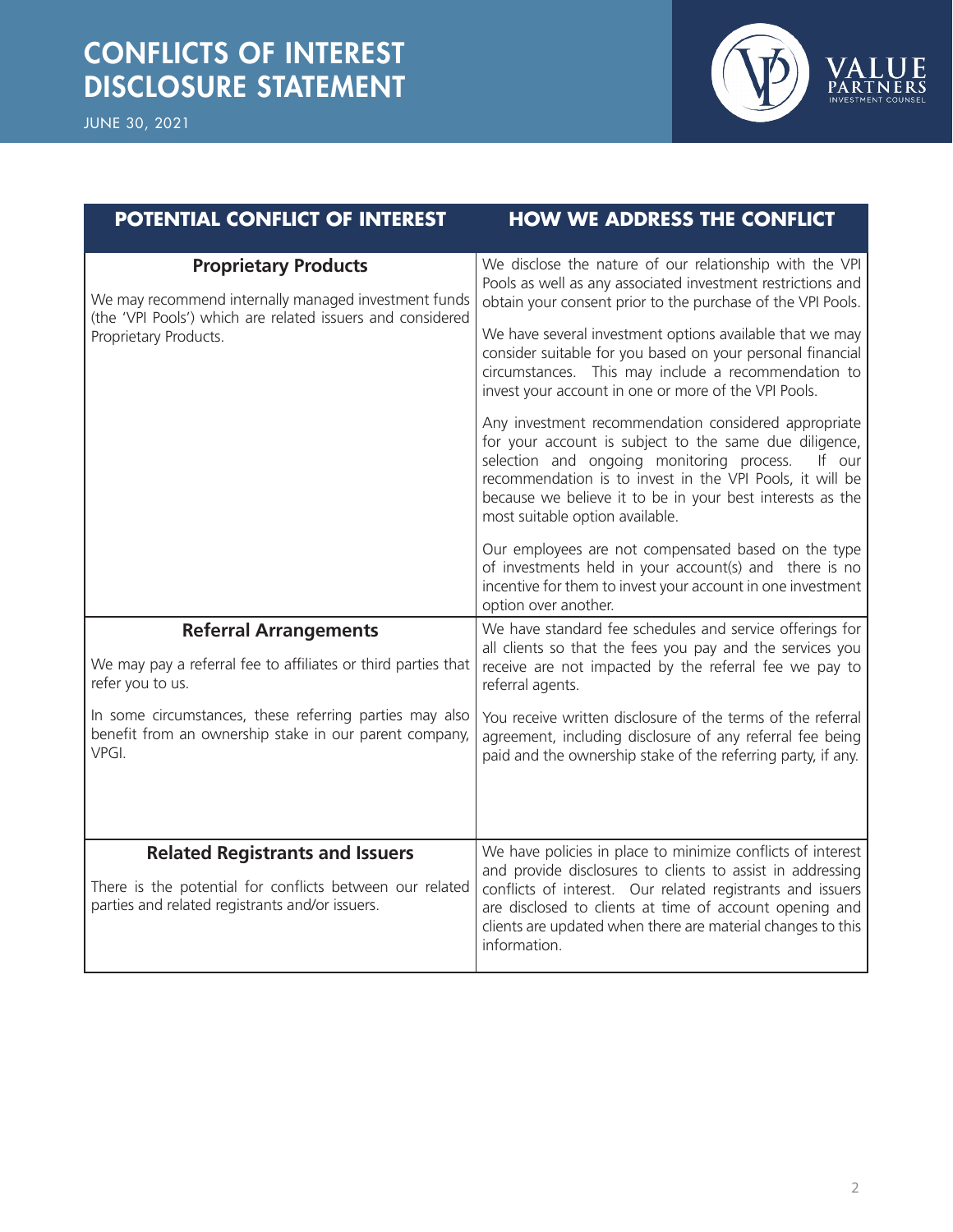## CONFLICTS OF INTEREST DISCLOSURE STATEMENT





| <b>POTENTIAL CONFLICT OF INTEREST</b>                                                                                                                                                                                                                                                                                                                                                                                                                                                                                                              | <b>HOW WE ADDRESS THE CONFLICT</b>                                                                                                                                                                                                                                                                                                                                                             |
|----------------------------------------------------------------------------------------------------------------------------------------------------------------------------------------------------------------------------------------------------------------------------------------------------------------------------------------------------------------------------------------------------------------------------------------------------------------------------------------------------------------------------------------------------|------------------------------------------------------------------------------------------------------------------------------------------------------------------------------------------------------------------------------------------------------------------------------------------------------------------------------------------------------------------------------------------------|
| <b>Fee-based accounts</b><br>Fee-based accounts could potentially hold securities with<br>embedded compensation, which may generate additional<br>revenue over and above the management fee that we<br>charge you.                                                                                                                                                                                                                                                                                                                                 | We exercise our fiduciary duty to act in your best interests<br>and all investment recommendations we provide are driven<br>by your personal circumstances.                                                                                                                                                                                                                                    |
|                                                                                                                                                                                                                                                                                                                                                                                                                                                                                                                                                    | We inform you of the fees, commissions and other<br>compensation you pay in advance of opening your account<br>so that you know and understand the fees you will be<br>paying.                                                                                                                                                                                                                 |
|                                                                                                                                                                                                                                                                                                                                                                                                                                                                                                                                                    | We invest your assets in securities which do not have<br>embedded commissions to ensure there is no duplication<br>of fees.                                                                                                                                                                                                                                                                    |
|                                                                                                                                                                                                                                                                                                                                                                                                                                                                                                                                                    | In instances where transferred assets include investment<br>fund assets with an embedded fee, we do not charge a fee<br>on that portion your account until we sell them and invest<br>the proceeds in securities that we offer.                                                                                                                                                                |
| <b>Fair Allocation and Cross Trades</b>                                                                                                                                                                                                                                                                                                                                                                                                                                                                                                            | We have a Trade Allocation Policy consistent with industry<br>standards to help ensure the fair allocation of securities                                                                                                                                                                                                                                                                       |
| We act as an advisor to many clients and may aggregate<br>orders for multiple client accounts on the purchase of<br>a particular security. There is the potential to allocate<br>securities across client accounts in a manner that is not fair<br>for all clients.                                                                                                                                                                                                                                                                                | across client accounts.<br>We have a policy that strictly prohibits any trading between<br>client accounts.                                                                                                                                                                                                                                                                                    |
| There is the potential to trade securities between client<br>accounts.                                                                                                                                                                                                                                                                                                                                                                                                                                                                             |                                                                                                                                                                                                                                                                                                                                                                                                |
| <b>Outside Business Activities (OBAs)</b><br>Our representatives may participate in OBAs such as serving<br>on a board of directors, participating in community events<br>or pursuing other business interests. There is the potential<br>for these OBAs to cause them to put their interests ahead<br>of yours.                                                                                                                                                                                                                                   | We review all proposed OBAs and do not permit any OBA<br>where the conflict or perceived conflict cannot be managed<br>or is otherwise prohibited by Securities Regulation. For<br>example, it is prohibited for a registered individual to<br>serve as a director of another registered firm that is not an<br>affiliate.                                                                     |
|                                                                                                                                                                                                                                                                                                                                                                                                                                                                                                                                                    | If a permitted OBA presents a potential conflict, we will<br>disclose it to you.                                                                                                                                                                                                                                                                                                               |
|                                                                                                                                                                                                                                                                                                                                                                                                                                                                                                                                                    | All OBAs of registered employees are required to be<br>disclosed to our regulator. If they have any issues or<br>concerns, they will let us know.                                                                                                                                                                                                                                              |
| <b>Best execution &amp; Soft Dollars</b><br>We use brokers and/or dealers to place orders for trades<br>in your account(s). For any VPI Pool that is managed by<br>VPII, we select the brokers and/or dealers to place orders<br>or trades on behalf of the Pool(s). These brokers and/or<br>dealers may provide us with soft dollar benefits (including<br>research reports and/or terminals to trade electronically and<br>access market information). This may lead to the perception<br>that such dealers may not be providing best execution. | We have policies in place to ensure that portfolio managers<br>of the VPI Pools select brokers and/or dealers that we<br>can expect to obtain best execution (after considering all<br>transaction costs, research and other benefits). We also<br>comply with all regulatory requirements concerning soft<br>dollars.<br>Our best execution and soft dollar policies are disclosed to<br>you. |